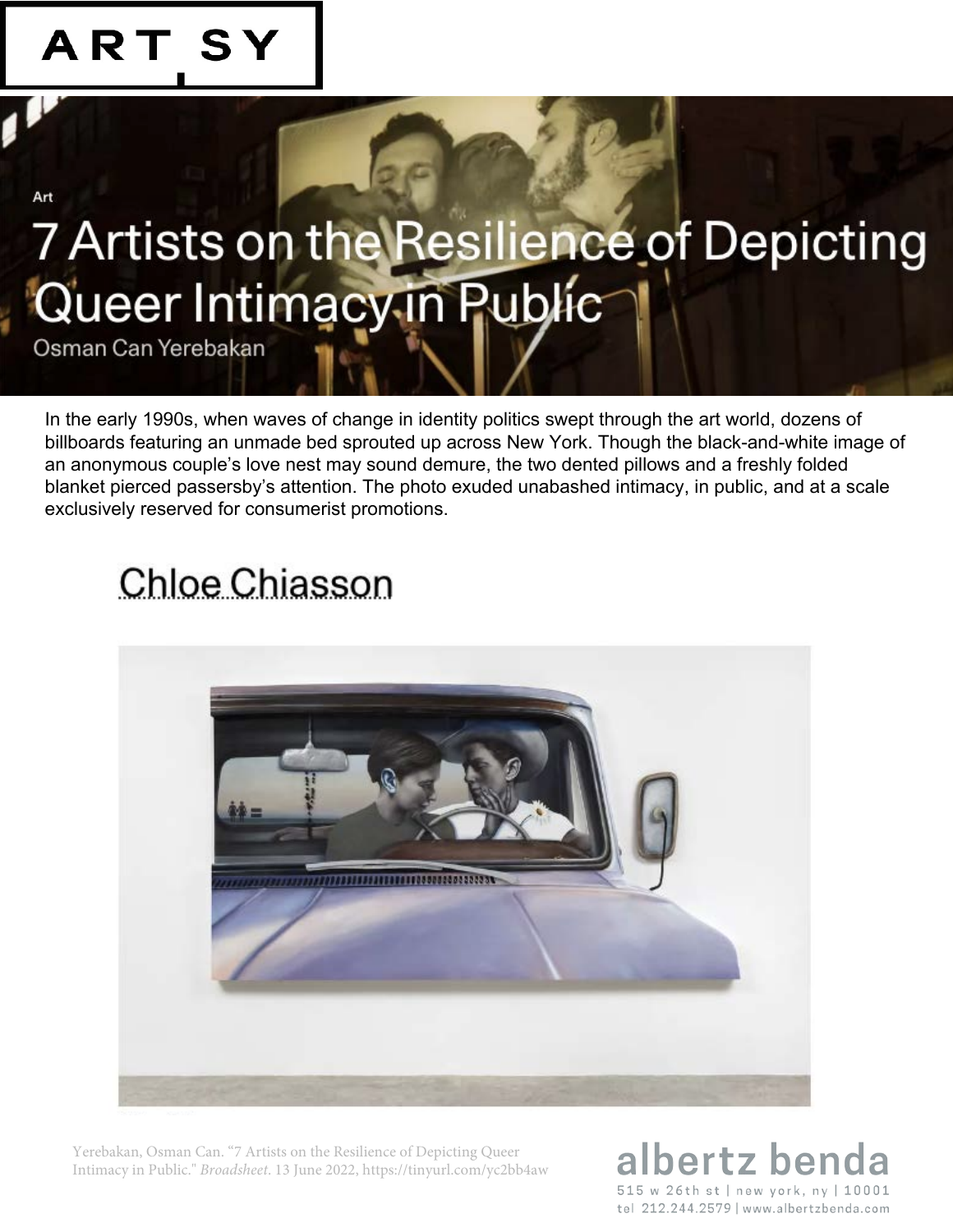#### **On capturing public intimacy both as a political stance and bodily experience:**

In our time and social/political climate, the body is rarely seen outside of a political context. For queer people, what is a bodily experience is, inevitably, simultaneously a socially political stance, or act. Queer public intimacy is political. As a lesbian in south Texas, I was taught to fear public displays of affection from day one. Kissing my girlfriend in public in Port Neches, Texas, could double as an act of love and as a political act of changing the culture.

The culture of a landscape has often directed how I felt and moved. In some places, I may feel politicized by my actions, in others, simply by my being. What I'm interested in is how I might pursue an alternative imagination of this sense of space, of what is public and what is private, if there is even the private.



#### **On enlarging figures to a larger-than-life scale:**

I've always felt humbled with a sense of respect toward large scale paintings and objects. Their impact always felt deliberate and meant to overwhelm you; to dwarf the viewer in comparison. Adding a layer of dimensionality onto something large scale sort of creates an immersive experience—a sense of community and, simultaneously, discomfort. All of this embodies what I would say is the queer experience: this coexisting sense of anxiety and comfort.

The scale and build of this work has been vital in creating a space for viewers to not only see each piece as a complex idea, but exist with it. To be brought into it. There is the reason to create a piece: to intrude on the viewer's "personal" space, to allow it to physically and conceptually hold its ground; but, there is also the experience and labor I seek out in creating work at this scale and complexity.

Yerebakan, Osman Can. "7 Artists on the Resilience of Depicting Queer Intimacy in Public." *Broadsheet*. 13 June 2022, https://tinyurl.com/yc2bb4aw

# albertz ben 515 w 26th st | new york, ny | 10001 tel 212.244.2579 | www.albertzbenda.com